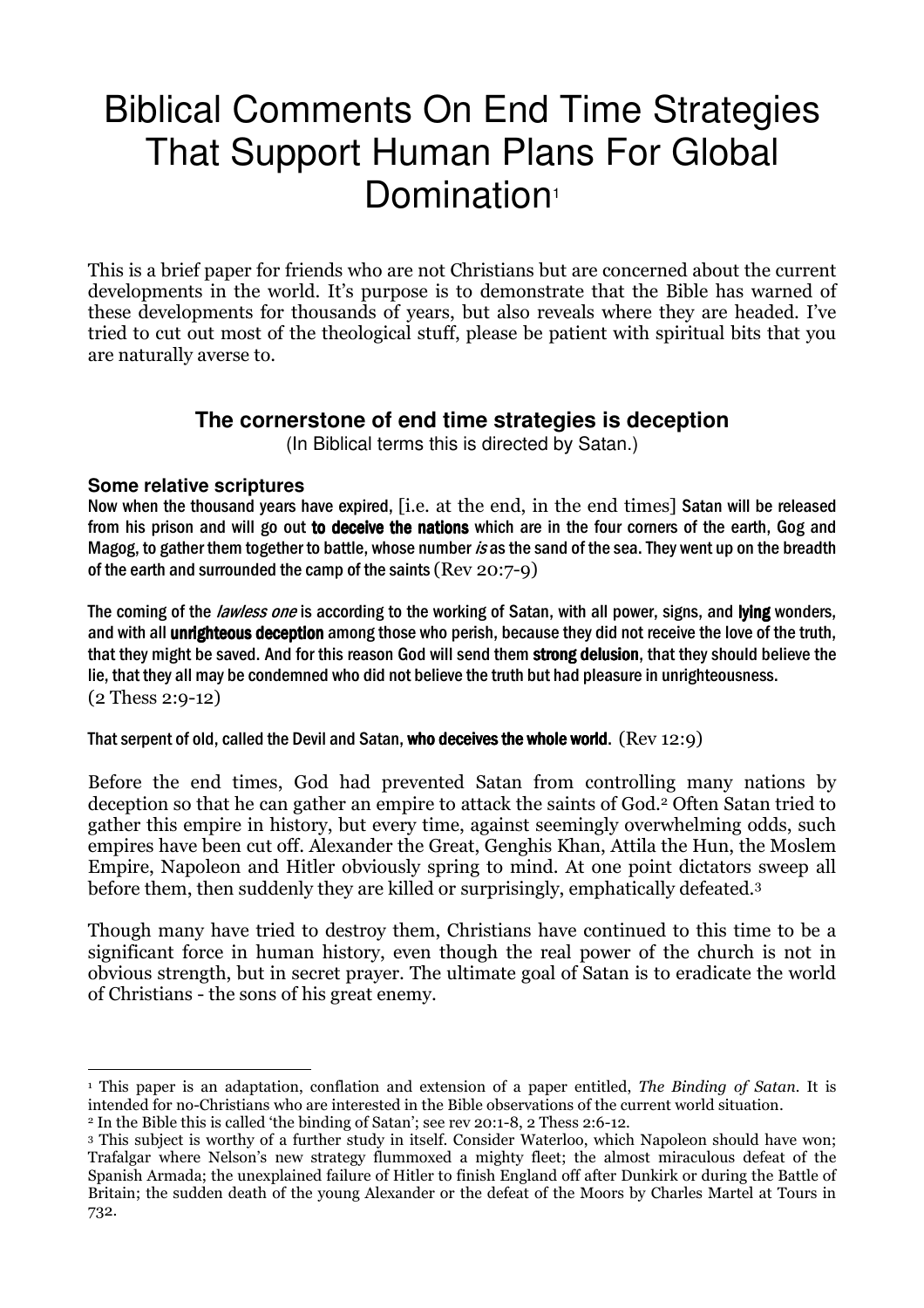The point here is that the key weapon of Satan is deception. The dominating feature of the end times is massive deception. Note some features of 2 Thessalonians 2:

- The working of Satan with deceiving signs and miracles. (v9)
- Unrighteous deception, i.e. deception that leads to sin. (v10)
- An avoiding of the truth, hating of truth especially the truth as it is in Jesus. (v10)
- Strong delusions. (v11)
- Believing the lie.  $(v11)$
- Pleasure in unrighteousness. (v12)

The key factor is the avoidance of truth. In essential terms this is hostility towards Christ, who is the truth (Jn 14:6); but the corollary is the hiding of truth generally in society working by lies and deception. The way Satan works through governments is by anti-truth.

# **The working out of this deception is multifarious and widespread.**

#### **Some examples of deception in everyday practice:**

- Enticing kids into drug abuse, despite everyone knowing what the dangers are. Even marijuana (usually considered harmless) is now understood to cause psychosis.
- Enticing kids into sexual promiscuity even though they know the dangers of disease. Teenagers tell me that their friends are riddled with STDs; finding a girlfriend or boyfriend that isn't is very difficult, apparently.
- Enticing kids to prefer fantasy to reality: hence the preoccupation with video games, play stations and their ilk.
- Entice people into occult activity on the basis that it is an acceptable form of religion, even though the harmful effects of seances, witchcraft, magic, shamanism etc. are well documented. It was for good reason that witchcraft was outlawed in England until the 1950s. The basic lie of false religions and self-help programmes is - that man can become a god. This was the original lie (Gen 3:5; Rm 1:24-25).
- Enticing people to be dumbed-down sleepwalkers: so long as folk have their soaps, beer, lottery hopes, holidays and so on, they don't care what goes on around them. With a society asleep in this way, governments can covertly (and even not so covertly) generate the most appalling strategies and policies that restrict freedom and develop into totalitarianism. TV, newspapers and so on are being deliberately dumbed-down; even the way kids are educated is dumbed-down.

Many of these deceptions frequently lead into further delusions: for instance drug abuse often leads directly into crime; sexual promiscuity can lead to depression and apathy; occultism frequently leads to psychosis and suicide.

#### **Some results of deception in a populace:**

- Repression and a tendency towards totalitarianism. For example, who would have thought it possible that the US government (constructed on the basis liberty and personal freedom) would do the following:
	- $\triangleright$  Kidnap innocent foreign citizens in foreign countries, fly them to distant prisons and then subject them to torture on the basis of false intelligence.
	- $\triangleright$  Arrest US citizens, fly them to friendly states (such as Pakistan, Egypt, Jordan) where torture is acceptable, subject them to torture to extract whatever they want and then fly them back to the US. [This policy is called 'Extraordinary Rendition and aircraft are set aside specifically for this operation].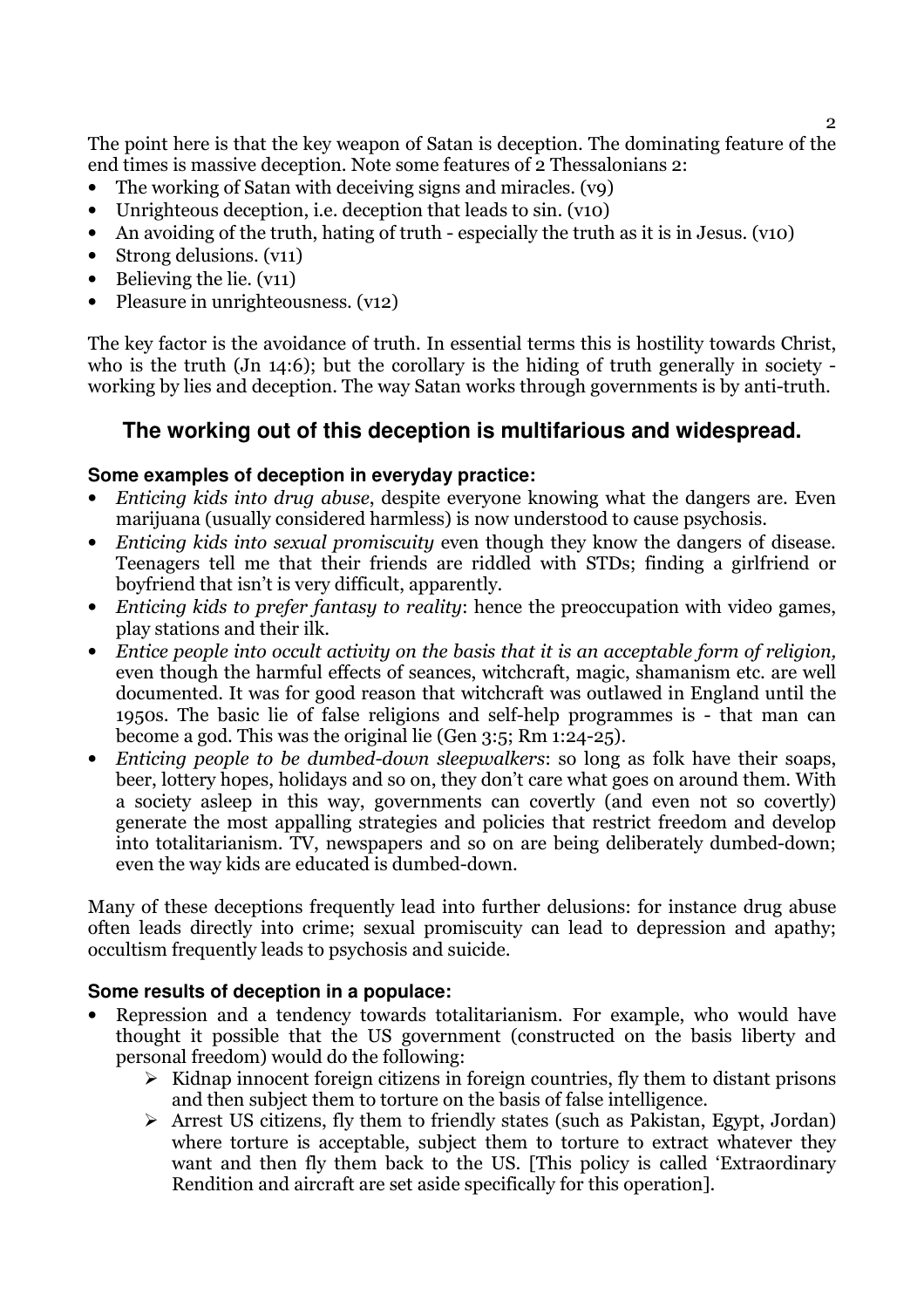- $\triangleright$  Manipulate the news by having federal departments construct news items (video footage, presenters, and scripts) and get them aired as pre-packaged news products that appear to be constructed by the media channel.
- $\triangleright$  Raid the houses of dissenters to government policy who have committed no actual crime, destroy their possessions arrest them and imprison them without charge.
- The UK is not far behind, who could have believed that a British Prime Minister would:
	- $\triangleright$  Lead the nation into a pre-emptive strike war against a sovereign state that posed no threat on the basis of a known lie.
	- $\triangleright$  Alter the formal UK legal advice so that the war was accepted in Parliament as legal, even though the UN stated that it was illegal.
	- $\triangleright$  Lock up certain foreign immigrants for years without charge, without trial and without access to basic human rights on the basis of secret MOD intelligence undisclosed to a judge; the same type of intelligence that stated Saddam Hussein could launch missile attacks on British interests within 45 minutes!
	- $\triangleright$  Propose legislation that UK citizens can be incarcerated within their own homes, without trial or charge at the behest of the Home Secretary.
	- $\triangleright$  Propose that certain trials can be conducted without juries.
- Diverting people away from Biblical religion.
- Leading people to an unquestioning trust in secular, unproven scientism.

## **The working out of deception as unrighteousness**

The working out of the basic lie of Satan, far from making people like God, renders them into slaves of Satan and results in vile passions:

 For this reason God gave them up to vile passions. For even their women exchanged the natural use for what is against nature. Likewise also the men, leaving the natural use of the woman, burned in their lust for one another, men with men committing what is shameful, and receiving in themselves the penalty of their error which was due. And even as they did not like to retain God in *their* knowledge, God gave them over to a debased mind, to do those things which are not fitting; being filled with all unrighteousness, sexual immorality, wickedness, covetousness, maliciousness; full of envy, murder, strife, deceit, evil-mindedness; they are whisperers, backbiters, haters of God, violent, proud, boasters, inventors of evil things, disobedient to parents, undiscerning, untrustworthy, unloving, unforgiving, unmerciful; who, knowing the righteous judgment of God, that those who practice such things are deserving of death, not only do the same but also approve of those who practice them. (Rm 1:26-32)

The purpose of encouraging people to fall into these sins is to enslave them. People in bondage can be more easily manipulated. While these sins have been present throughout history, it is logical to see them intensified at the end when Satan's deception is strongest. So, the end will be a time when these things are seen openly and unrestricted:

- homosexual behaviour
- unrighteousness
- sexual immorality
- wickedness
- covetousness
- maliciousness
- envy
- murder
- strife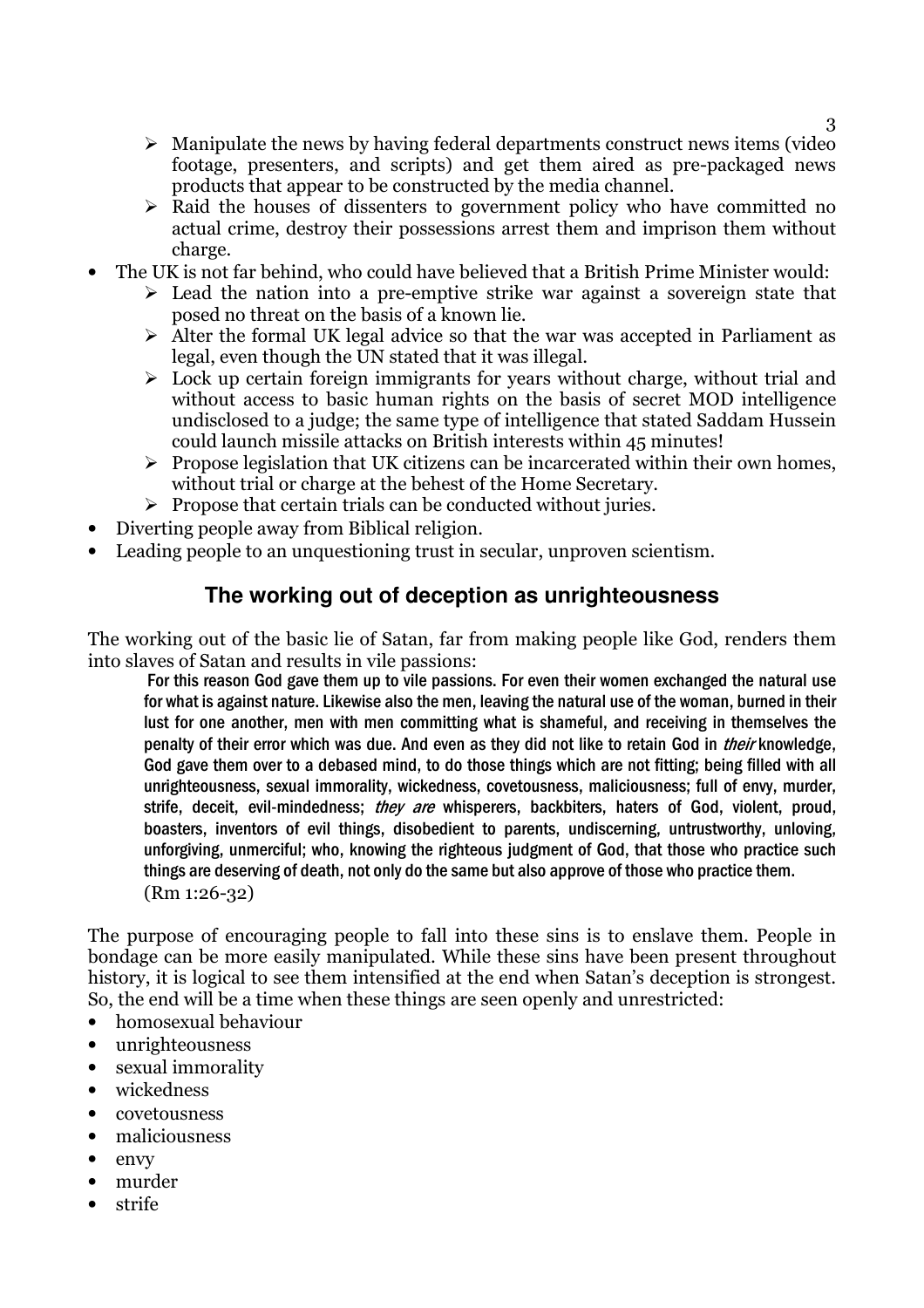- deceit
- evil-mindedness
- treachery and gossip
- God is hated
- violence
- pride
- boasting
- inventions of evil things
- disobedience to parents
- lack of discernment, forgiveness, mercy, love and trust
- hypocrisy

Worse, at the end, many of these become socially acceptable, legalised or modelled in the behaviour of politicians.

# **The working out of deception as described by Jesus.**

Tell us, when will these things be? And what *will be* the sign of Your coming, and of the end of the age?" And Jesus answered and said to them: "Take heed that no one deceives you. For many will come in My name, saying, 'I am the Christ,' and will deceive many. And you will hear of wars and rumours of wars. See that you are not troubled: for all *these things* must come to pass, but the end is not yet. For nation will rise against nation, and kingdom against kingdom. And there will be famines, pestilences, and earthquakes in various places. All these are the beginning of sorrows. Then they will deliver you up to tribulation and kill you, and you will be hated by all nations for My name's sake. And then many will be offended, will betray one another, and will hate one another. Then many false prophets will rise up and deceive many. And because lawlessness will abound, the love of many will grow cold. But he who endures to the end shall be saved. And this gospel of the kingdom will be preached in all the world as a witness to all the nations, and then the end will come. (Matt 24:3-14)

Again many of these features are historic, but at the end there is a concentration of them together:

- There is widespread deception.
- There are false Christs that deceive many. [This feature is now widespread in false religions, cults and sects; many current cult leaders claim to be Christ while the New Age cults serve a 'Cosmic Christ'.]
- There are various wars. [There have been more wars in the 20<sup>th</sup> century than any other.]
- Various nations attack other nations.
- There will be pandemic infections. [AIDS is just the start.]
- There will be great famines. [The 20<sup>th</sup> century has seen many of history's worst famines.]
- There will be serious earthquakes that distinguish them from the regular earthquakes throughout history. [There have been more earthquakes affecting human populations since 1900 than previous centuries.]
- Christians will be hated. [Persecution of Christians is rapidly rising in many countries. Being a Christian or preaching the Gospel guarantees death in certain states, when other religions are tolerated.]
- Christians will be betrayed.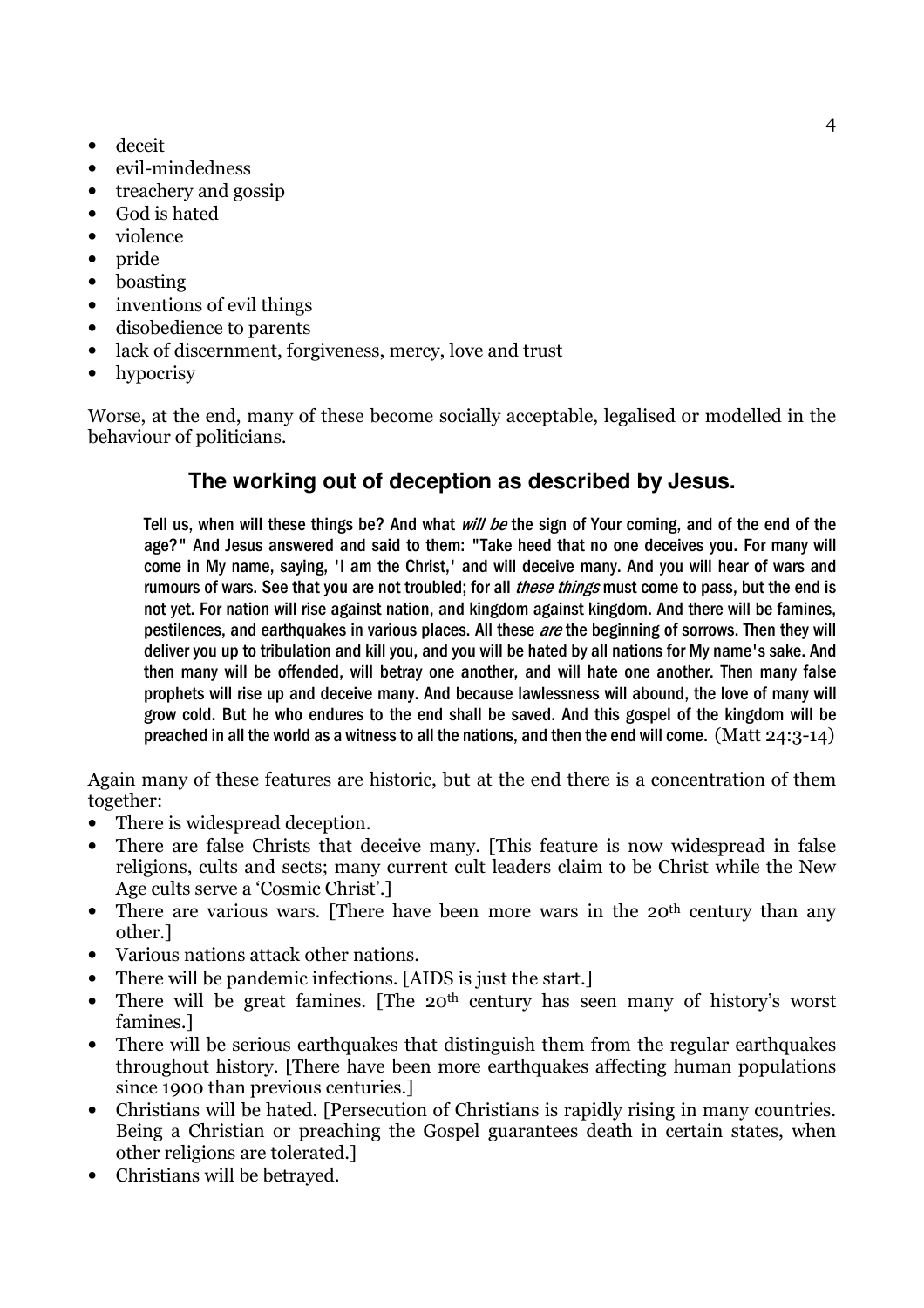- There will be many false prophets causing deception. [The Charismatic/Pentecostal world is full of false prophets while the cults have their own varieties.]
- Love, and the virtues associated with it, vanish.

## **The working out of deception as described by Paul**

But know this, that in the last days perilous times will come: For men will be lovers of themselves, lovers of money, boasters, proud, blasphemers, disobedient to parents, unthankful, unholy, unloving, unforgiving, slanderers, without self-control, brutal, despisers of good, traitors, headstrong, haughty, lovers of pleasure rather than lovers of God, having a form of godliness but denying its power. And from such people turn away! For of this sort are those who creep into households and make captives of gullible women loaded down with sins, led away by various lusts, always learning and never able to come to the knowledge of the truth. Now as Jannes and Jambres resisted Moses, so do these also resist the truth: men of corrupt minds, disapproved concerning the faith; but they will progress no further, for their folly will be manifest to all, as theirs also was.  $(2 \text{ Tim } 3:1-9)$ 

In the last days we will see:

- Perilous times
- Selfishness
- Love of money
- Boasting & pride
- Blasphemy
- Disobedience to parents
- Thanklessness
- Unrighteousness
- Lack of love
- Unforgiveness
- Slander
- Lack of self-control
- Brutality
- Good hated
- Treachery
- Love of pleasure rather than love of God,
- A form of godliness that denies salvation.
- Making captives of gullible women

So from all these we can see that the end times is reflected in a massive list of bullet points. This long list needs to be reduced down; perhaps this form will suffice:

Unrighteousness: unforgiveness, good hated, slander, treachery, gossiping, lack of love, hypocrisy, malice, wickedness, evil-mindedness, pleasure in unrighteousness, lack of discernment forgiveness, mercy, love and trust, inventions of evil.

Disobedience: to parents, encouragement to sin.

Selfishness: no self-control, thanklessness, covetousness, envy, hedonism, love of money, boasting & pride; love, and the virtues associated with it, vanish.

Violence: brutality, murder, strife, warfare, unprovoked attacks.

Deceit: widespread deception, ultimately from Satan but also a general atmosphere of deception in many areas of life; deceptive practices, making captives of gullible women, strong delusions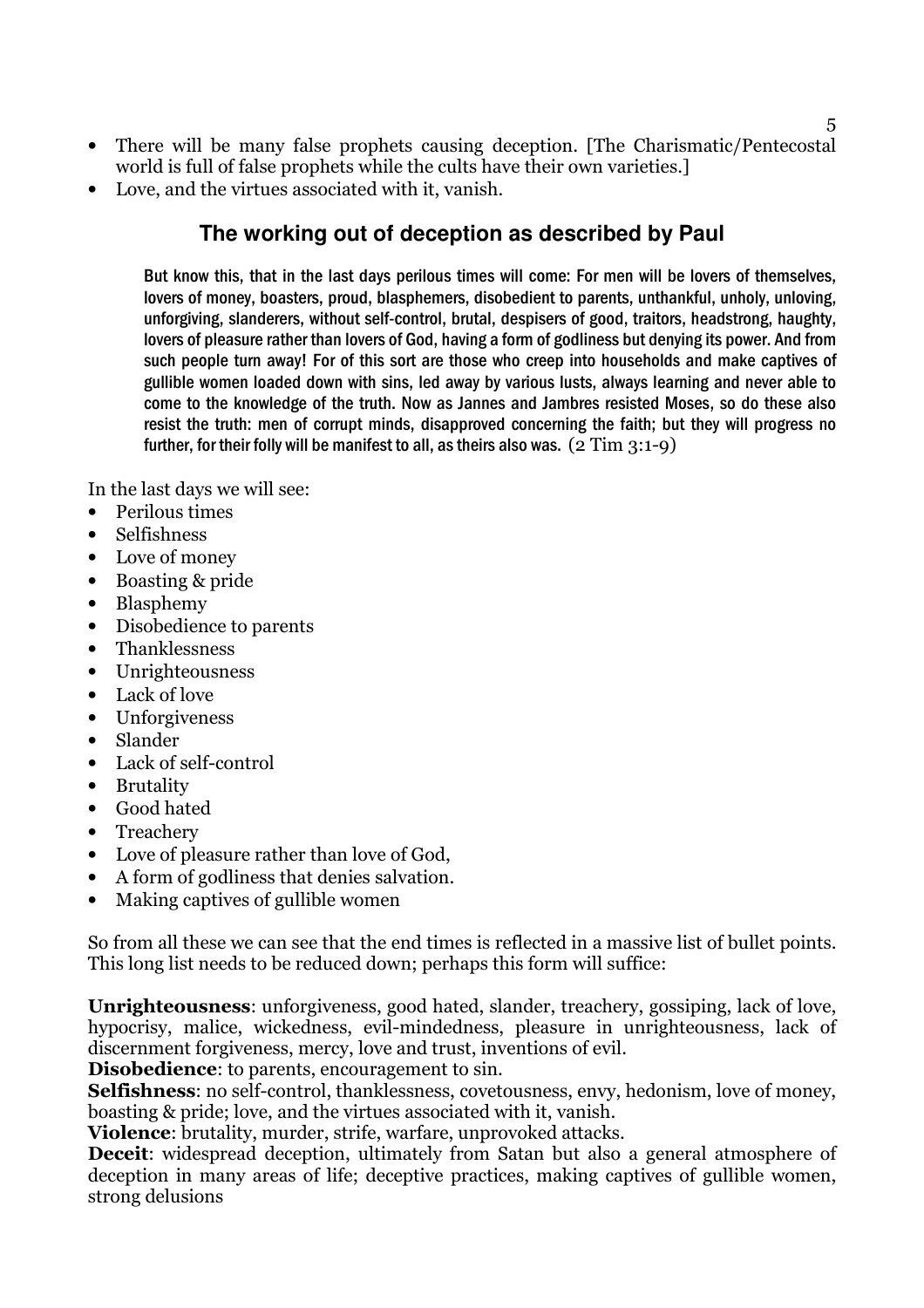Ungodliness: blasphemy, hatred of God.

Sexual sins: homosexual behaviour, sexual immorality.

False religion: open worship of Satan, a form of godliness that denies salvation; a focus upon becoming like God as a result of occult practices and teachings, false Christs, false prophets, deceiving signs and miracles.

Opposition to Christ and his church: Christians will be hated and betrayed, hostility towards the church culminating in physical persecution, hatred of truth - especially the truth as it is in Jesus.

Societal problems: Perilous times, various wars, pre-emptive strikes on other nations, great famines, pandemic infections, serious earthquakes.

So, evidence of the end times is when all these things are prominent, following a time of relative quiet, and (at least a superficial) godliness. It is my contention that all these items are in full operation now and have been growing in intensity in the last 100 years. We could write another paper just listing the events that have conspired to bring this about, but we will mention but a few here.

# **The change in the crossover to the 20th century**

At the turn of the 19<sup>th</sup> century there was a break from the tradition of trusting in God and honouring the Bible. Before then, Queen Victoria could boast to a visiting Indian prince that the British Empire was built upon the Bible. Victorian society may have had a seedy underbelly, but this was an underbelly and the unrighteousness of the back streets was condemned in decent society. Church attendance (even if many were only professing Christians) was as high as 95% of the population. There was even an honour among thieves that became a byword. Certain crimes prominent today were unheard of and unknown.

As the century had drawn to its close, there was a new offensive against Christianity that would have lasting effects. This offensive drew forces on many fronts. First there was the attack of Darwinism. The hypotheses of uniformitarianism, evolutionary theory, the geologic column, man's descent from apes etc. changed the way society viewed the Bible and God. It became scientific, and therefore rational, to question the Bible and be atheistic. This was a revolution in human behaviour. Previous societies may have opposed the Christianity but no intelligentsia had previously questioned the very existence of God himself. Worse, the claim that man is just an animal caught in a fight for the survival of the fittest made morality redundant. Whatever helped the individual survive became endorsed by science. This led to situation ethics whereby anything was justifiable if it resulted in the desired objective. Many other changes resulted from evolutionary theory that had a massive effect on society, education, warfare, politics and so on. The resultant theory of eugenics even paved the way for Hitler's Final Solution of genocide. Man had lost his bearings as a rational creature created by God with a purpose in his life, a life that should be lived in obedience to conscience and divine commands.

The First World War of 1914-18 changed the world forever. Not only did it generate many questions about God's sovereignty that such a thing could happen, but it also had huge ramifications for the future of Europe in the way the nations were arbitrarily divided up at the end. The present problems in Iraq and the Balkans have much to do with what happened then and the seeds of the next world war also were sown by the unwise terms of the treaty with Germany. The disillusionment caused by the brutality and cost of the First World War is hard to imagine. It changed everything, and following hard on the heels of Darwinism, many saw no further point in following God.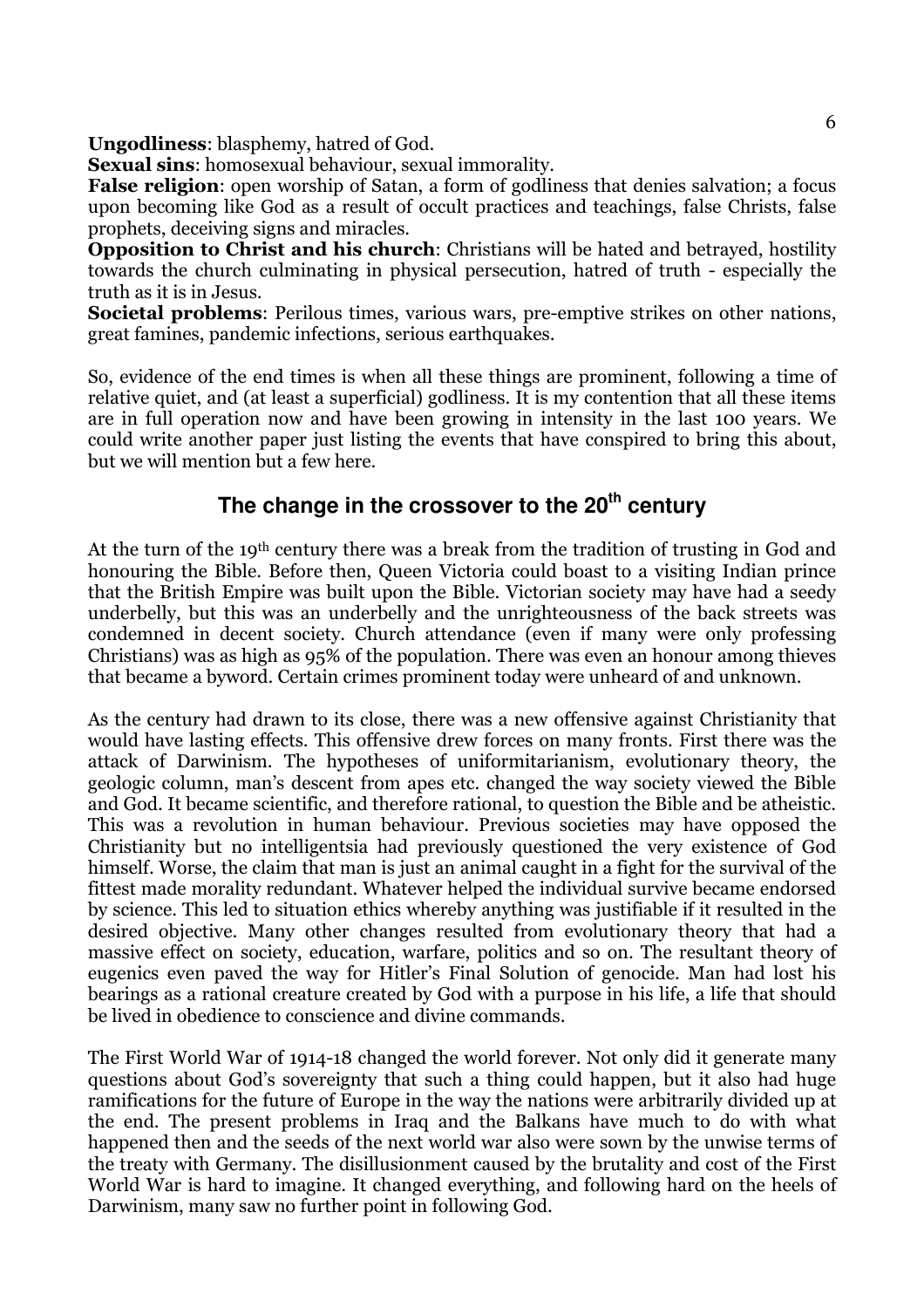While all this was going on, liberal scholars had been growing in temerity. Throughout the latter years of the 19<sup>th</sup> century, and into the 20<sup>th</sup> modernism began to invade the religious world. The effect of the various theories, many based upon evolutionary ideas, was to state that: God is dead, the Bible is not the sure word of God, miracles didn't happen, creation was by accidental means, Jesus did not exist, early Biblical books were not written when the Bible said that they were, indeed they were written hundreds of years later. Even the Gospels were stated to be cobbled together by various unknown authors and then used to put over the views of certain schools of thought.

Also this period saw the unexpected rise in popularity of the occult. Everyone had thought that paganism was dead, but a group of writers and a few occult organisations brought a new lease of life to the ancient religion. Gerald Gardner was responsible for the revival of witchcraft and is the biggest influence on pagan and witchcraft groups. By the 1950s British society responded by repealing the Witchcraft laws. Other groups such as the Theosophical Society, Rosicrucianism, Mesmerism, Freemasonry, New Thought, Vedanta Society and others either sprang into life or received a shot in the arm. But it was not just pagan groups that emerged, brand new religions sprang into being in the 19th century such as Bahai, along with a myriad of cults that grew out of formal Christian churches: The Watchtower Society (JWs), Mormons, Christian Science, Unity School and many other smaller groups. Within the realms of evangelicalism there was also revolution with the development of the Pentecostal churches and the Charismatic Movement. Again the influence was subjectivity against the objective word of God.

As if that wasn't enough, a whole new science appeared, that of psychology, coupled with a new pseudo-science - psychoanalysis, a technique based upon occult conceptions (mesmerism) and methodologies mixed with unproven assumptions and fabricated evidence (in, at least, the case of Freud). People no longer needed a pastor or a church support structure, they could pay to see a 'specialist' to talk to whenever they wanted. A multi-million dollar industry was born. The fact that the overwhelming evidence shows that it did virtually no good to anyone in 100 years appears to be irrelevant; it was another blow to the church.

By the end of the 20<sup>th</sup> century, the net result was that paganism was the fastest growing religion in the UK while Christian denominations bled 2,000 members a week and less than 7% now attend church. Some denominations like Methodism face extinction in a few years, while others (like Anglicans) are up against impending bankruptcy and internal breakdown.

With the collapse of confidence in the church, the Bible and even in God generally, the very roots of society were relocated. No longer were Biblical principles the foundations of education, the legislature, societal mores, or personal behaviour. Over and over again common sense and God's law was abandoned in favour of the ideas of men, usually psychologists. Such was the basis for the repeal of the laws against homosexuality and the legalisation of abortion.

To take one case: various generations of schoolkids became guinea pigs for experiment after experiment, most of which failed miserably. For instance, reading standards for current English children is at its worst ever level since the old-fashioned methods of parrot fashion pronunciation and reading were ditched in favour of word association and chance. Worse was the emphasis upon human rights and the abolition of corporeal discipline. This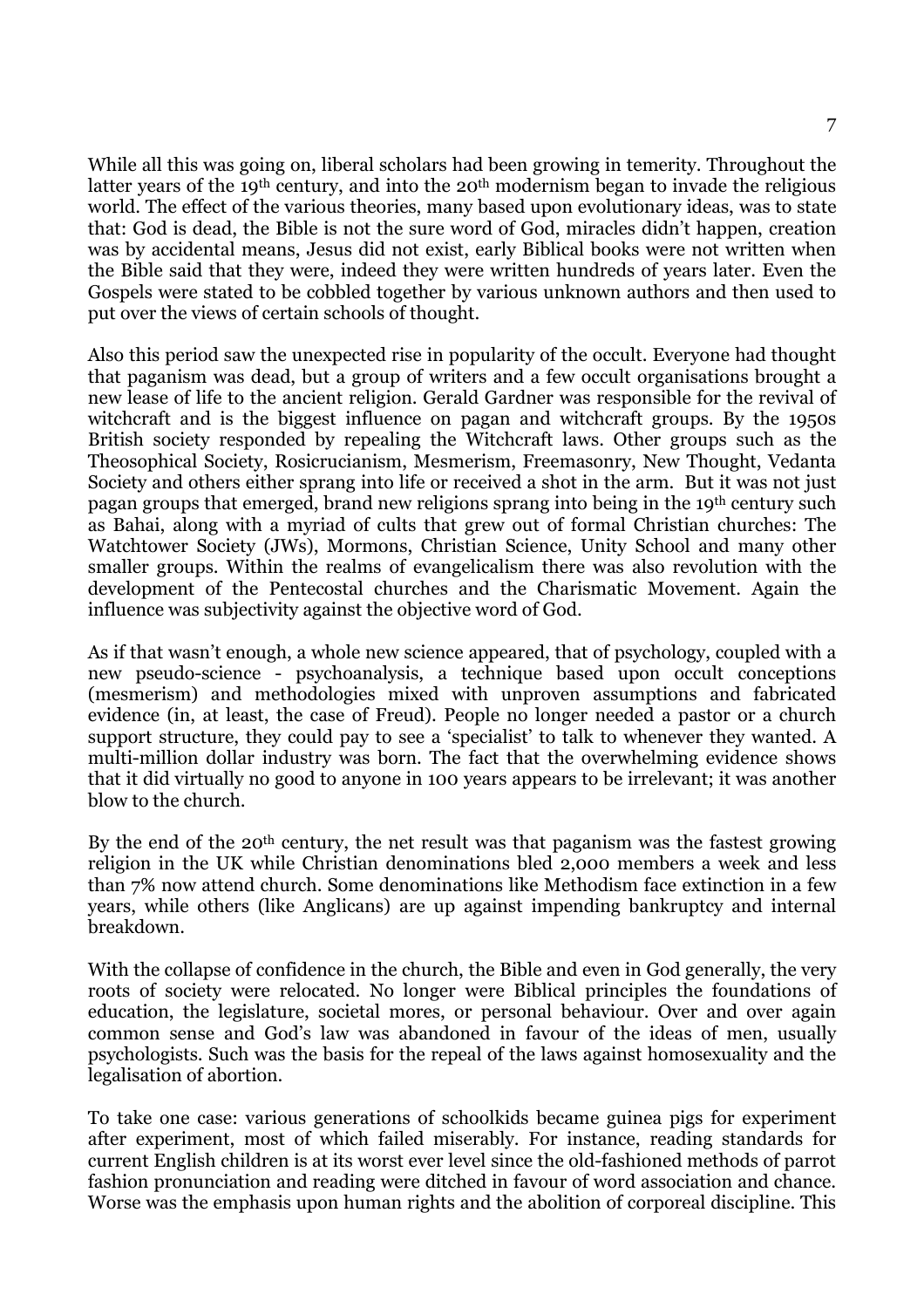led to teachers having no control over children at all. As wayward kids disrupt classes, the corollary is that kids that want to learn are unable to do so. The government is faced with massive problems in dealing with thousands of delinquent children, so they leave them in schools to cause more problems. Violence is such a dilemma in many schools that ordinary children are so scared that they carry knives to defend themselves. In this situation, where it is not uncommon for kids to throw chairs at teachers or beat up other kids, the most vulnerable people in society become victims of drug dealers, proselytising groups (like Scientologists), violent whims out of sheer frustration, crime and underground culture.

Sick of school, children emerge at 16 into a dark world of dumbed-down lostness, pervaded by one thing after another that nullifies their brain and individuality. They succumb to a music culture that is full of abusive and foul language, which has a beat that deadens the mind and lyrics that promote drug abuse, bigotry, hate and crime. The scene they mix in often leads to violence and criminality. With nothing to do in sprawling housing estates they turn to social destruction and delinquency. From this it is a small step to adult gang culture and full-blown criminality.

The lack of any moral absolutes prevailing in schools or many homes, coupled with the lack of parental guidance (parents either don't care or are too busy trying to make a living to be able to juggle all the plates) leaves these kids lost. Having only their teen culture and diabolical (literally) music and media to learn from, they treat important things as trivial. Sex is nothing to them - just a physical act, honour is meaningless, trust is weakness. All these things ultimately arise from evolutionary theory.

The result of all this (and we have only quickly scanned a few areas of life today) is all the things we listed as a result of the restraint being removed. The society we live in exhibits all these Satanic inspired items - and it grows worse by the day. We never thought we'd live to hear of a teenager mug an old lady in her home and then rip her heart our of her chest. We never thought we'd hear of sick men commit acts of paedophilia on six-month-old babies. We never thought we'd hear of teenagers raping an old woman in her home or three men raping a young boy in a van as it drove in circles round his home. Who would have thought that the mightiest power on earth, with a Christian political base, would destroy an entire Iraqi city (Fallujah), killing hundreds of innocent people just for the sake of a handful of insurgents who escaped anyway? Who can justify a pre-emptive attack on a sovereign state that results in the deaths of over 100,000 innocent bystanders on the premise of a lie? We could go on and on.

## **The working out of deception according to Revelation.**

I was tempted to list many long passages from Revelation that accurately comment of what is gowing on today in the degeneration of society. However, the problem is that: firstly, the narrative is highly symbolic and requires a Biblical understanding of the symbolism. Even if I was to add my comments to explain these, the non-Christian reader could dismiss them as arbitrary and partisan, having no Christian pre-suppositions. Secondly, it would require reading several whole chapters, especially chapters 12-18. This would be far to long for this paper. All I can do here is state my belief that Revelation, written 2,000 years ago accurately states, in picture language, exactly what is going on today in society and where this will lead in the near future. It is not a pretty sight.

The basic elements of these statements in Revelation are that Satan is deceiving the nations in order to gather together a world empire that is directly governed by him through